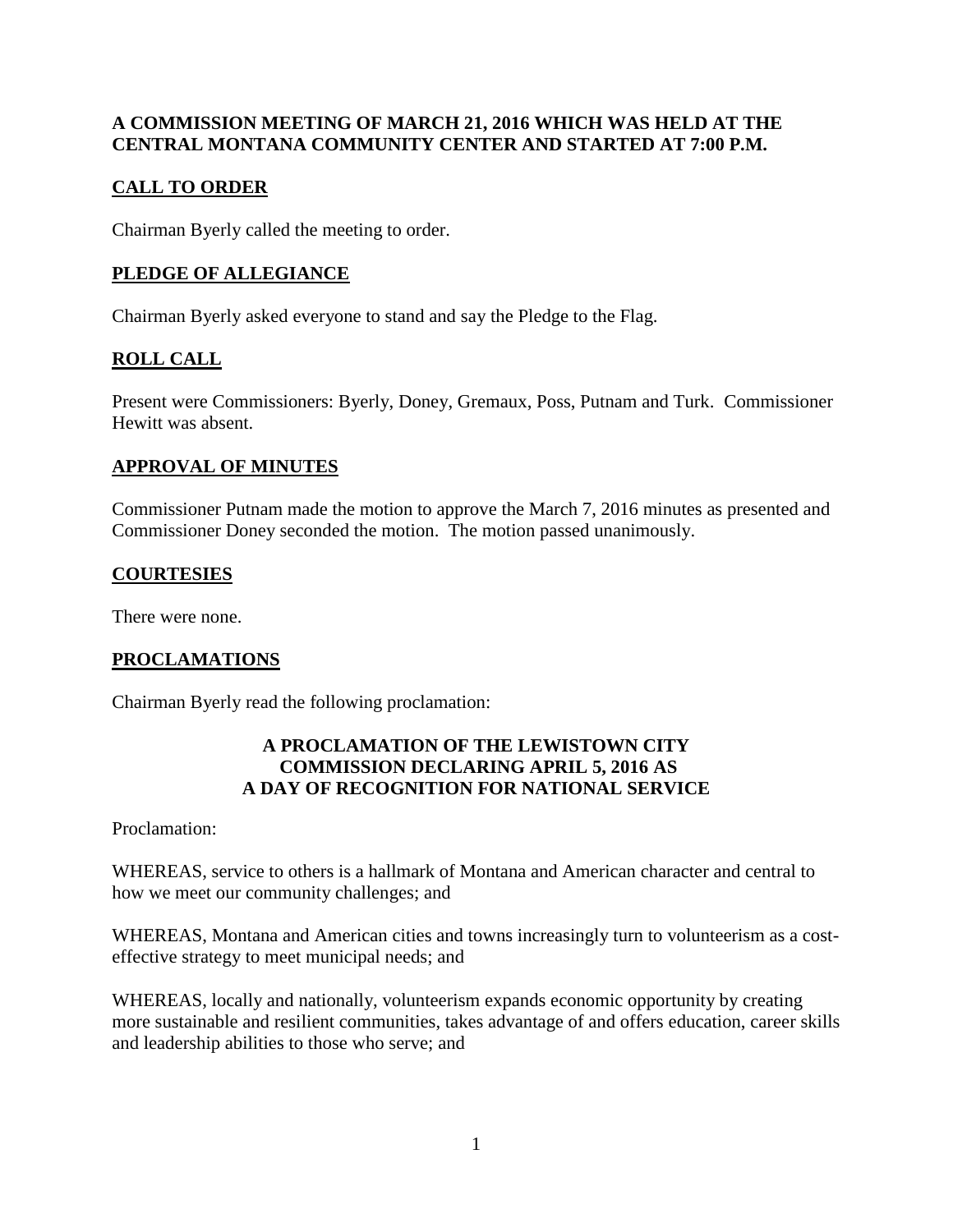WHEREAS, civic, neighborhood and faith-based organizations as well as individuals represent a unique public-private partnership that invests in our community's economic and social wellbeing; and

WHEREAS, Lewistown is blessed with so many individuals and organizations who work tirelessly to support and improve our community.

THEREFORE, IT IS HEREBY PROCLAIMED by the Lewistown City Commission, recognizing that April 5, 2016 is National Service Recognition Day, its appreciation and profound gratitude to all who give of their time and resources, skills and talents to make Lewistown a wonderful place to live and work. And the City Commission urges all Lewistown residents to join in thanking the local volunteers and organizations who give back to their community.

# **BOARD AND COMMISSION REPORTS**

Commissioner Doney explained that she was unable to attend the Local Government Study Commission meeting on March 11<sup>th</sup>, but Commissioner Byerly was able to attend.

Commissioner Poss reported that the City County Planning Board met as the Zoning Commission on March  $17<sup>th</sup>$  and the item is on the agenda for action.

Commissioner Putnam stated that there is a Central Montana Foundation Board meeting tomorrow.

Commissioner Byerly reported that he did attend the Local Government Study Commission and the News Argus did a nice story on it. Commissioner Byerly commented that there was a change in tone at the meeting and hope it is an indicator of things to come. The visit of Dan Clark was discussed. Commissioner Byerly encouraged everyone to attend and a lot of citizens have been attending the meetings.

# **CITY MANAGER REPORT**

City Manager Kevin Myhre reported on the following issues:

Contractors are preparing to mobilize into Lewistown to begin work on the City water project and the City sewer slip-lining project that were awarded last fall. Public Works staff will be assisting them with locates and other local planning issues.

The Water Department has begun work on the replacement of the bulk water salesman located off of the Truck Bypass. They hope to get it constructed as soon as possible to assist with the large amount of construction occurring this summer and fall.

The City Manager recently attended a hearing before the Legislative Taxation and Transportation Interim Subcommittee in Helena. The agenda included discussion on local government funding and a lengthy discussion about the Tax Increment Financing laws in Montana. Two citizens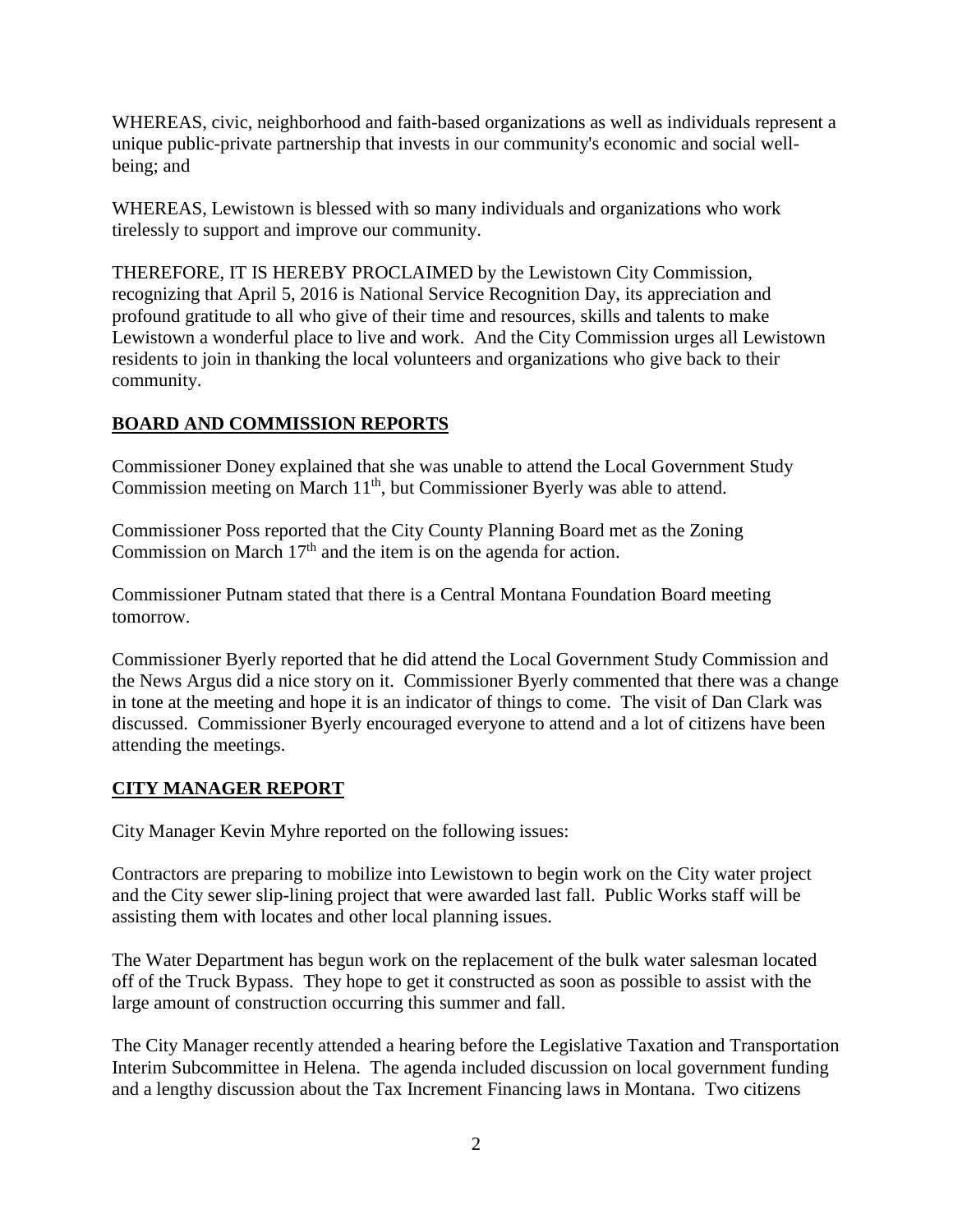testified against the laws. Representatives from the League of Cities and Towns, Billings, and Kalispell testified in favor of the laws. The City Manager also testified on the issue in regard to Lewistown's newly created Tax Increment District (TIF) and our hopes for its successful usage to rejuvenate the downtown area in Lewistown.

The City Manager recently attended the Annual Economic Outlook Seminar provided by the U of M Bureau Business and Economic Research (BBER). They are projecting positive stable growth in Central Montana for period of 2016-2019 at a rate of 1.6%. The projected growth for State of Montana for the same period is 2.9%. The BBER holds the seminars each year and Lewistown hosts at site every two years. If Commissioners are interested in reading the seminar information, please let the City Manager know.

The annual Elected Officials training will be held in Billings on May  $4<sup>th</sup>$ ,  $5<sup>th</sup>$  and  $6<sup>th</sup>$ . Information on the training is in your packet and also will be mailed to you. The City will pay for City Commissioner's allowable travel expenses if you wish to attend.

The City Manager is still working with IAFF representatives to schedule negotiations for the contract which expires June  $30<sup>th</sup>$  of this year. Their president has been out on sick leave and we have been unable to set a date to begin.

### **CONSENT AGENDA**

Commissioner Doney made the motion to approve the consent agenda and Commissioner Putnam seconded the motion. The motion passed unanimously. The consent agenda was the acknowledgement of the claims that have been paid from March 1, 2016 to March 17, 2016 for a total of \$399,247.87.

### **REGULAR AGENDA – Resolutions, Ordinances & Other Action Items:**

1. Public hearing on a zoning change request by Dan Bartel regarding property located at 114  $7<sup>th</sup>$ Ave S.

Chairman Byerly opened the public hearing to hear comments on a zoning change request by Dan Bartel regarding property located at 114 7<sup>th</sup> Ave S. Planning Director Duane Ferdinand explained that Mr. Dan Bartel has requested a zoning change on property located at  $1147<sup>th</sup>$  Ave S. The property is located behind the county complex adjoining the subject property to the west and the Lewistown Public Library located across the alley to the north. Mr. Ferdinand explained that currently the property is located in a Residential Two-Family (R-2) Zoning District and is adjacent to the Central Business (C-2) Zoning District. Mr. Ferdinand further explained that the zoning request is from a Residential Two-Family (R-2) Zoning District to a Central Business (C-2) Zoning District. Mr. Ferdinand stated that if the zoning request is approved the applicant intends to demolish the single family residence located on the lot and place a 40' by 60' garage/shop on the property. The shop would be of frame construction and would have three garage doors accessible from  $7<sup>th</sup>$  Ave. S. The building would have to go through plan review by the building code department and meet the requirements. Mr. Ferdinand commented that there are a number of factors that need to be looked at which are the adherence to the parking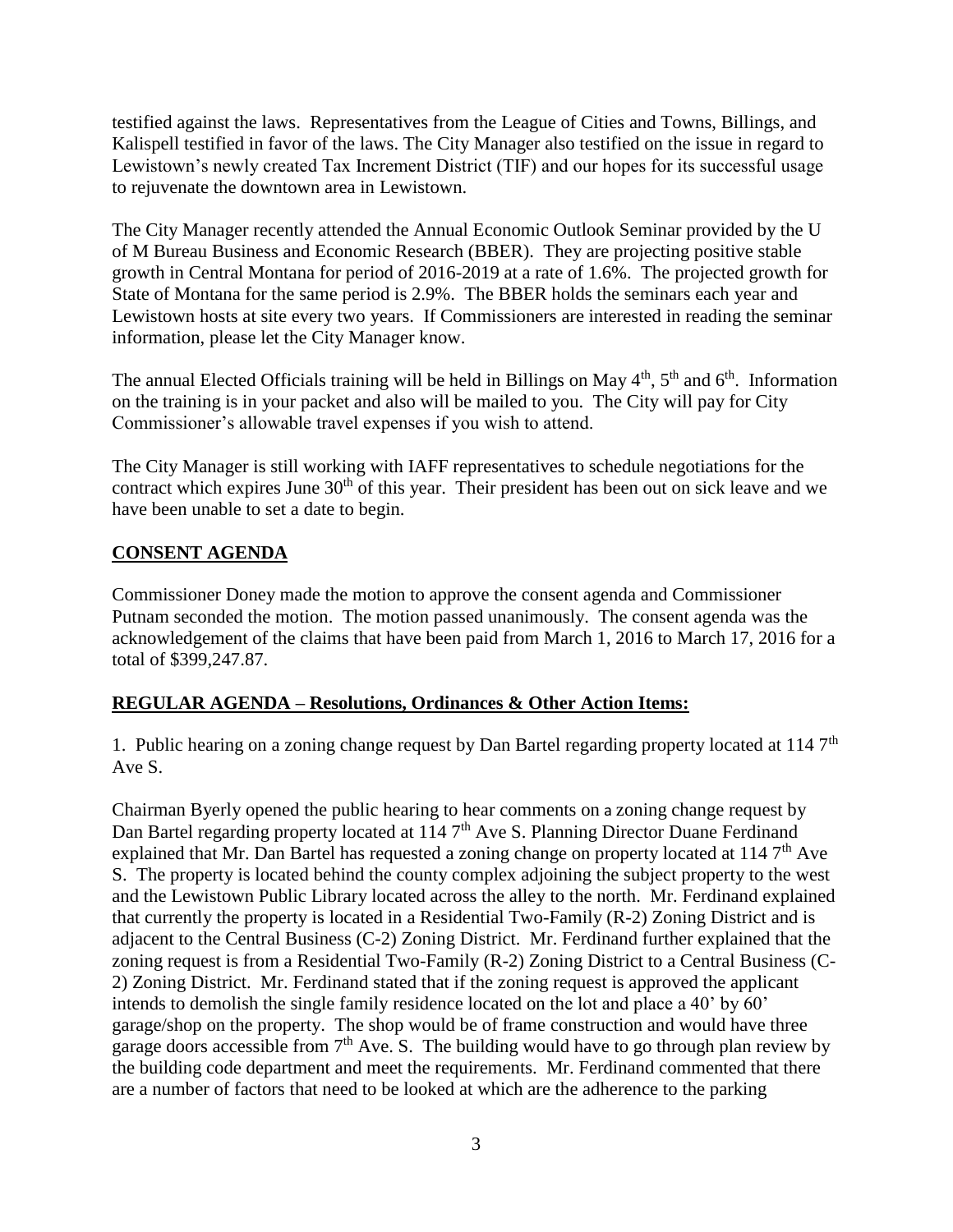ordinance for the City and the permitted uses allowed in the Central Business District. Mr. Ferdinand stated that all property owners within 300 feet were notified and all City departments were notified. There were no oppositions but one Zoning Commission Member did indicate by letter an opposition to it based on the clarification of the exact use of the property. Mr. Ferdinand stated that the Zoning Commission did approve the proposal and have forwarded it onto the City Commission for approval. Mr. John Miksch asked if the building would be metal only. Mr. Ferdinand answered that an architect has been obtained and it would be wood framed with a concrete base. Mr. Myhre stated that the request before the Commission tonight is to change the zoning from residential to commercial and if the zoning change is approved the owner of the property would have all the legal abilities of any commercial property owner in the Central Business District. Commissioner Byerly asked for comments from the audience. There being none, the public hearing was closed.

2. Discussion and action on approving a zoning change request by Dan Bartel regarding property located at  $114.7<sup>th</sup>$  Ave S.

Commissioner Putnam asked why the Library did not object to this when it would be taking parking spaces from the Library. Mr. Tom Wojtowick represented the library at the zoning meeting and did oppose it because of parking, but the Library Director KellyAnne Terry is not opposed to it. Ms. Terry explained that there have been a lot of renters in the property and a lot of issues with the renters over the years. Ms. Terry also feels the area could be cleaned up into a very nice area compared to what it looks like now. Commissioner Poss commented that the current situation of this home is it is falling apart and is in disrepair and anything done to the lot including tearing it down is an improvement. Mr. Myhre commented that he wanted to clarify that we are talking about a zoning change from a Residential Two-Family (R-2) Zoning District to a Central Business (C-2) Zoning District not an industrial zone. Mr. Myhre further commented that industrial zoning is a classification and is the least restrictive of all zones. Mr. Myhre explained that there is a problem with the house and what surrounds it and makes it difficult to make it likeable for citizens. The property has a Library as a neighbor, the County Jail as a neighbor, school offices kiddy corner and a hotel a block away. Mr. John Pangburn stated that he lives in the area and there is a 10 feet in front of his yard in City street and is this person going to have to follow the setbacks. Mr. Myhre explained that they will have to follow the Central Business Zoning District. Mr. Frank Westhoff wondered if there would be an issue if it becomes a successful business and people start to park in front of the library. Commissioner Poss made the motion to approve the zoning change request by Dan Bartel regarding property located at 114 7<sup>th</sup> Ave S and Commissioner Turk seconded the motion. Commissioner Byerly asked for comments from the audience and Commission. There being none, the question was called for and those voting in favor were Commissioners: Byerly, Doney, Gremaux, Poss and Turk. Commissioner Putnam voted against and Commissioner Hewitt was absent.

3. Discussion and action on confirming the City Manager's appointment to the Library Board of **Trustees** 

Mr. Myhre explained that Ms. Terry advertised for anyone interested to serve on the Library Board of Trustees. Mr. Myhre reported that two letters of interest were received from Ms. Stacy Auck and Ms. Bridget Tighe. Mr. Myhre commented that both are good candidates but this is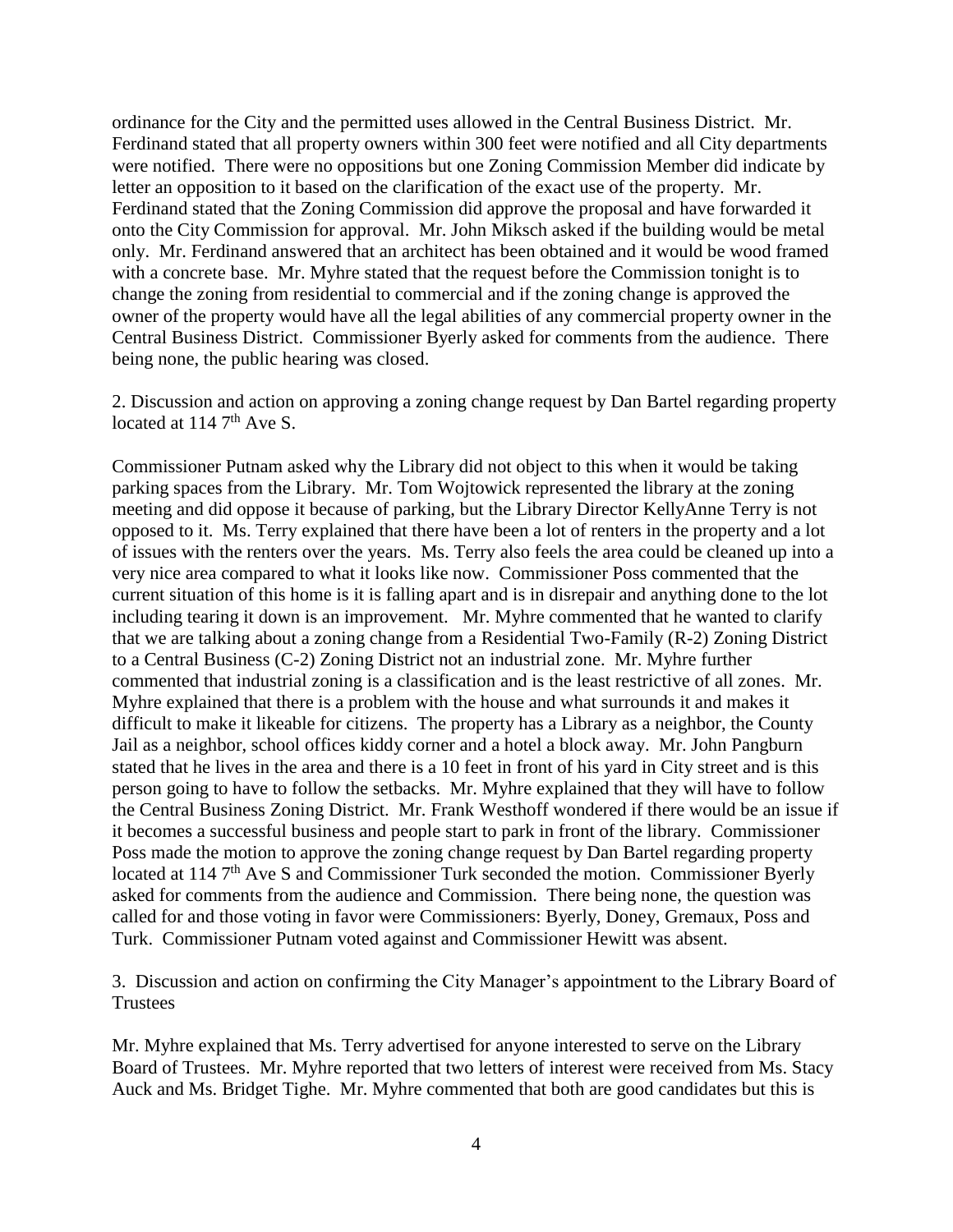the second letter of interest he has received from Ms. Tighe and would like to appoint her to the Library Board of Trustees. Commissioner Turk thanked Ms. Blanche Chapman and Ms. Mary Frieze for all their hard work to recruit trustees. Commissioner Putnam asked why would Ms. Stacy Auck be interested and don't they have to be a resident of Lewistown. Commissioner Byerly answered that it does not specify in the ordinance. Mr. Myhre commented that currently Fergus County does contribute to the Library and it is up to the Commission where the Library Trustees are appointed from. Mr. Myhre further stated that two of the members serving on the Library Board are residents of Fergus County. Currently, all Library Board Trustees live in Fergus County, which two live in the City limits and two live in the County. Commissioner Byerly commented that he would like to acknowledge the letter the Commission received from Mr. Tom Wojtowick and thanked him for his service on the Library Board. Commissioner Doney stated that she is related to Ms. Auck and will be abstaining from the vote. Commissioner Poss made the motion to confirm the City Manager's appointment of Ms. Bridget Tighe to the Library Board of Trustees and Commissioner Putnam seconded the motion. Commissioner Byerly asked for comments from the audience and Commission. There being none, the question was called for and those Commissioners voting in favor were: Byerly, Gremaux, Poss, Putnam and Turk. Commissioner Gremaux abstained and Commissioner Hewitt was abstain.

4. Discussion and action on appropriating funds in the amount of \$5,000 to assist with the Rural Communities Assistance Corporation (RCAC)/Recharge Our Community (ROC) project

Mr. Myhre explained that the Rural Communities Assistance Corporation came into Lewistown and has been helping Lewistown with community development with volunteers since last fall. Mr. Myhre further explained that there were several meetings with several facilitators from RCAC and attended by citizens of the community with the whole reason on improving our community. As a result six different sub groups were created that are working on different areas. The RCAC group has gone out and received funding from the HUD program to help the communities with capacity building. The grant is \$45,000 for a three year period to help fund a coordinator in Lewistown to help coordinate the efforts. Mr. Myhre commented that Snowy Mountain Development Corporation (SMDC) has provided a lot of resources and support to the project but they cannot continue to provide the resources and do not have the capacity to manage the six groups and help them get done what they want to get done. Mr. Myhre stated that RCAC has got some funding and their goal is to get the community to match it with another \$15,000 a year. Mr. Myhre commented that he feels that is too much to ask the City and instead is asking the City to appropriate \$5,000 a year for three years to match the \$15,000. Mr. Myhre commented that in kind work is also accountable to matching the grant. Commissioner Byerly thanked SMDC for the time and effort that they have put into this project. Commissioner Byerly commented that this is the fourth one of these visioning type projects done in the last forty years. Each time there is a lot of energy, great ideas and then over a time there is no coordination and things go away. Commissioner Byerly stated that some things have gotten done but this time RCAC has come to the table with money and staff. Commissioner Byerly stated that he thinks the reason the groups in the past have failed is because there was not the needed support. Commissioner Byerly stated that he understands that the intent is to have someone available to support and assist the different subcommittees and RCAC has a commitment to have Lewistown show some results.